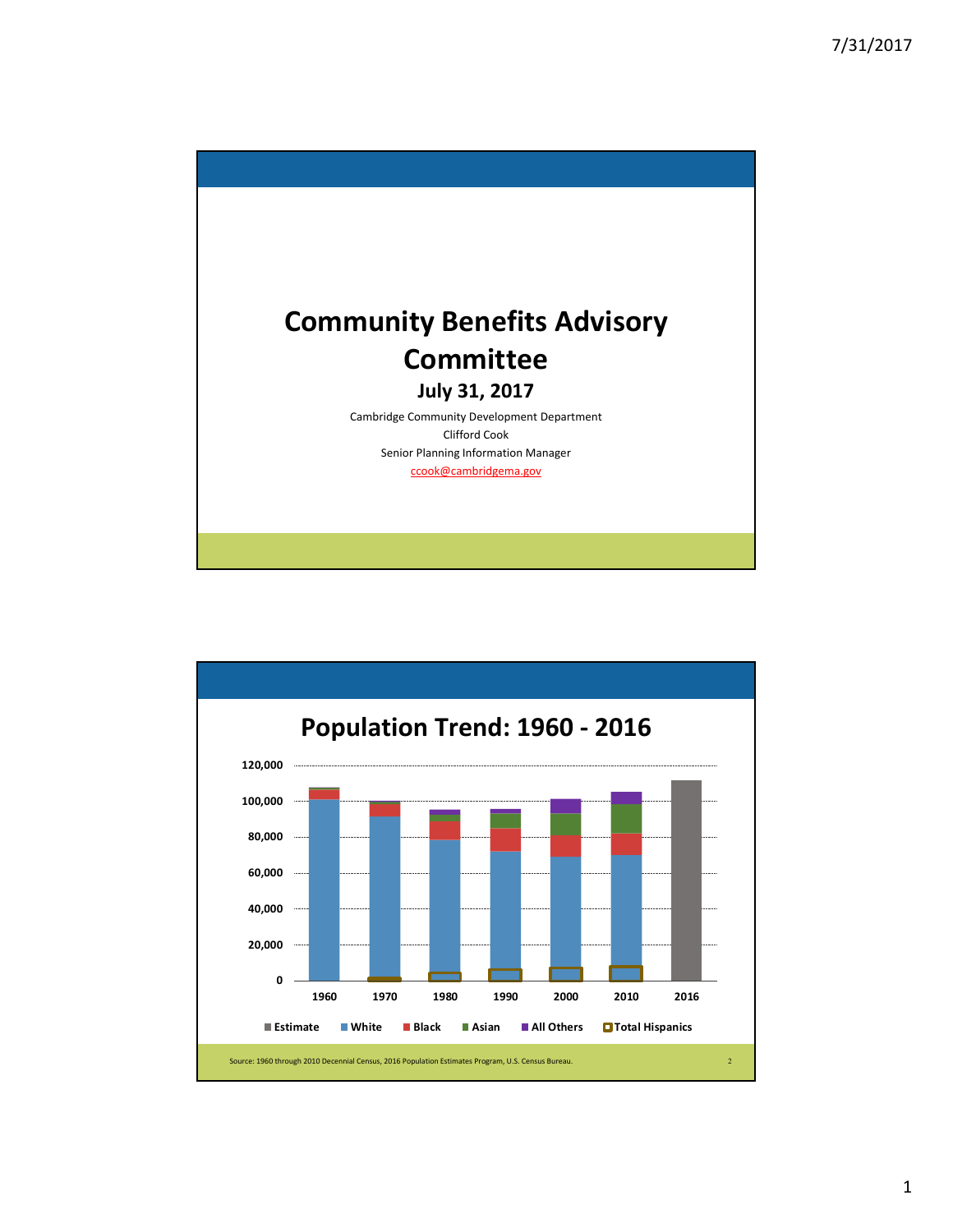

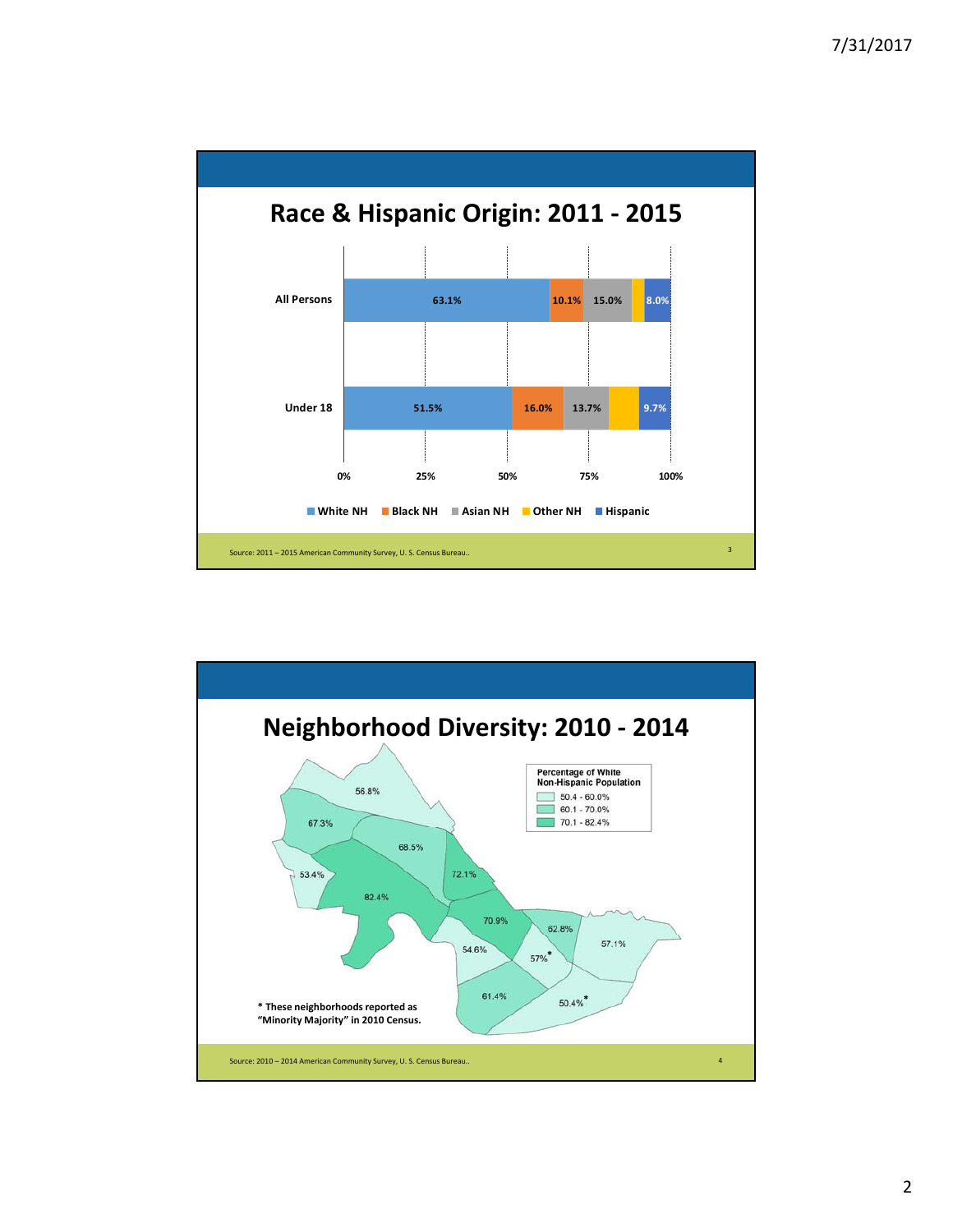

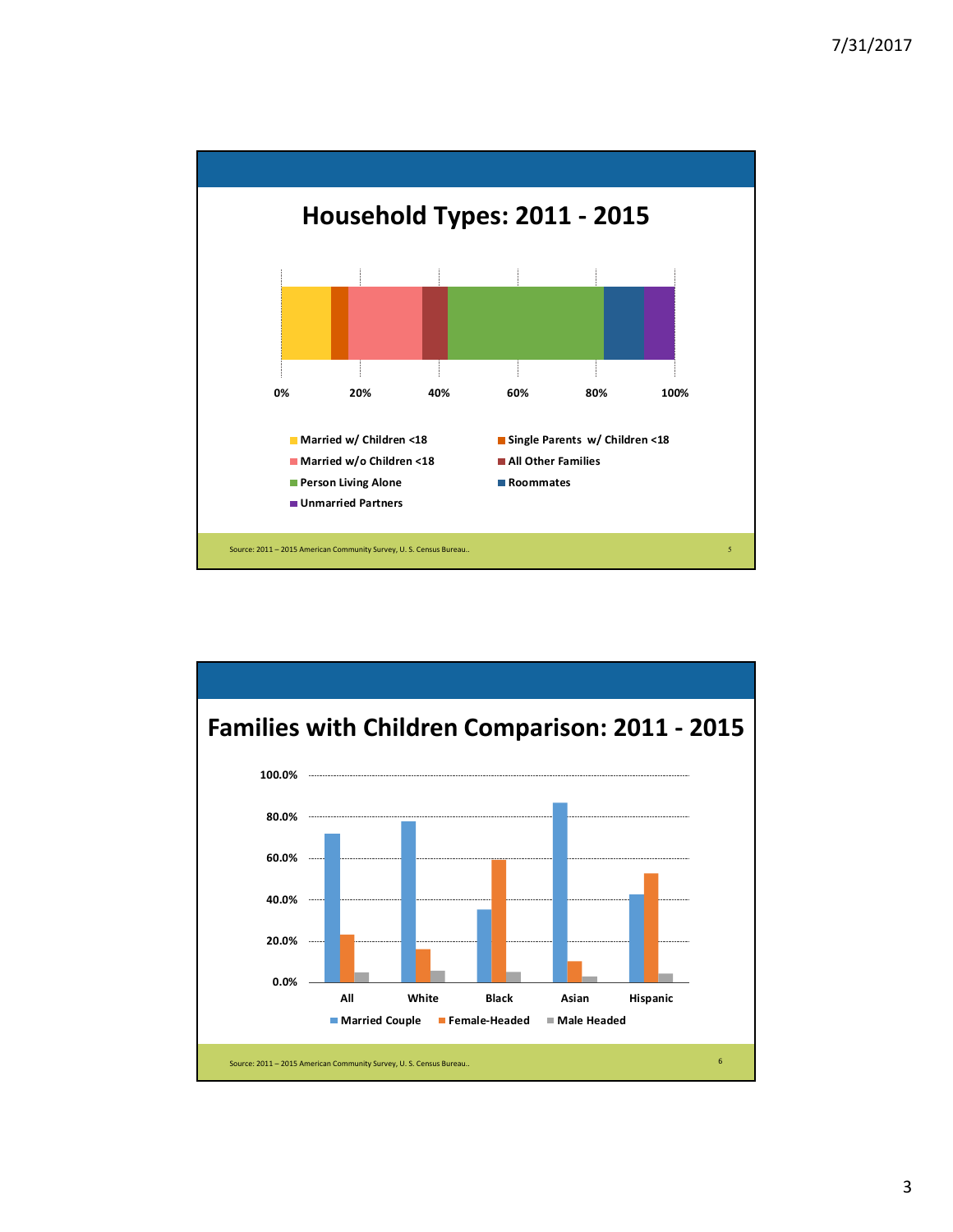

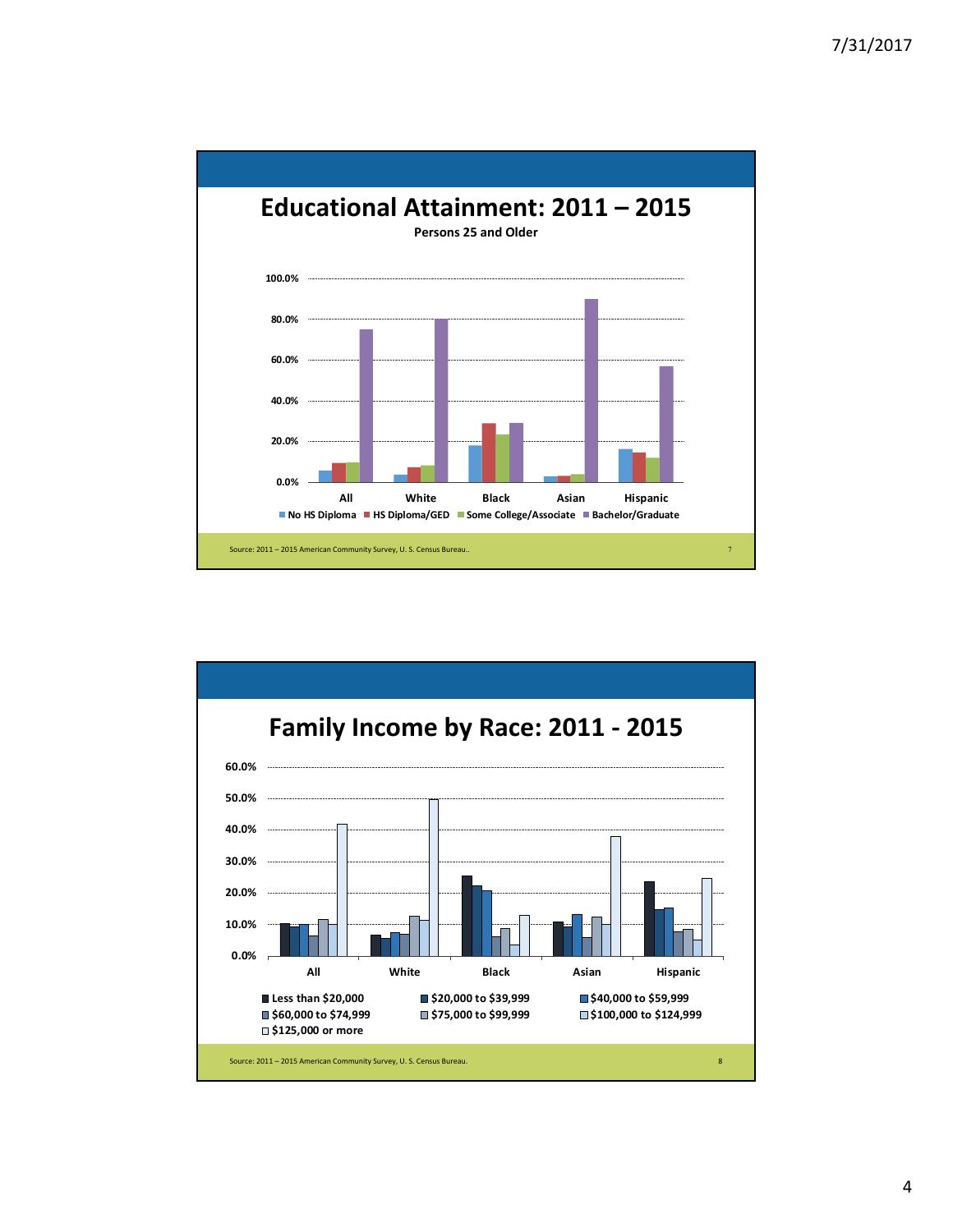

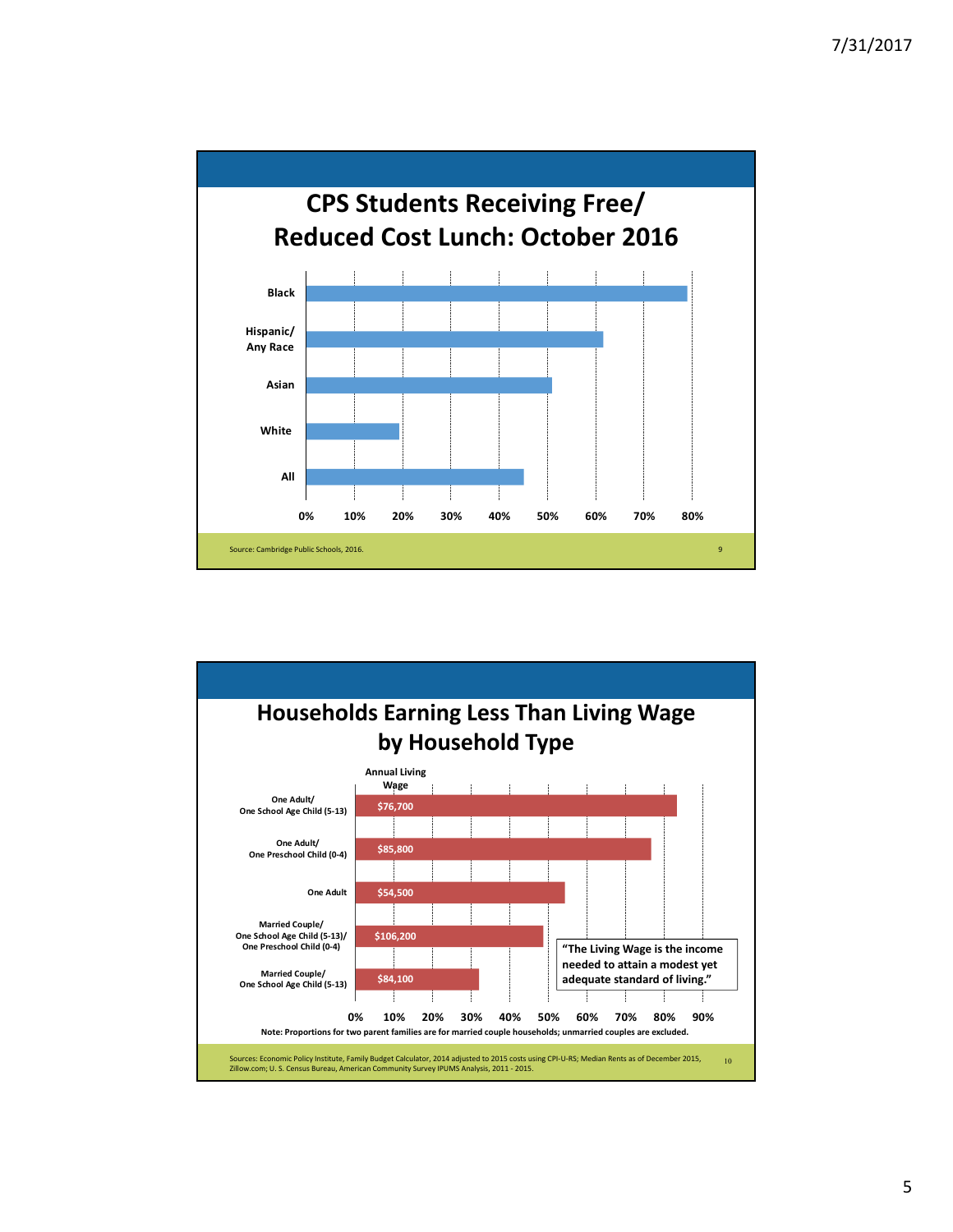## **What Do We Mean by "Poverty"?**

**Persons in poverty live in a household earning less than the following amount during the year:** 

| <b>Household Size</b> | <b>2017 Poverty Guidelines</b> |  |  |  |  |
|-----------------------|--------------------------------|--|--|--|--|
| 1 person              | \$12,060                       |  |  |  |  |
| 2 persons             | \$16,240                       |  |  |  |  |
| 3 persons             | \$20,420                       |  |  |  |  |
| 4 persons             | \$24,600                       |  |  |  |  |
| 5 persons             | \$28,780                       |  |  |  |  |

**By definition, dormitory and other group quarters residents do not fall under poverty thresholds.**

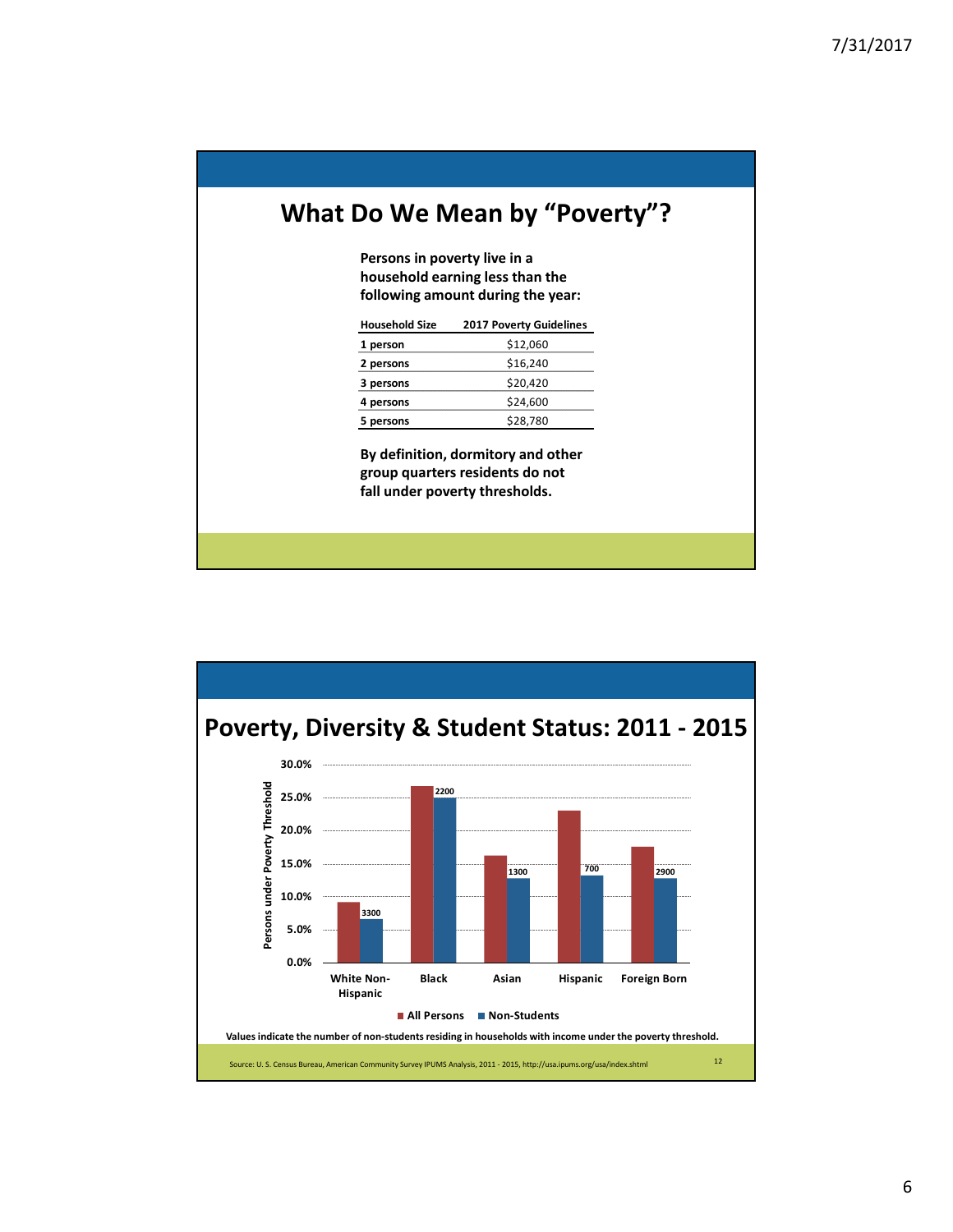

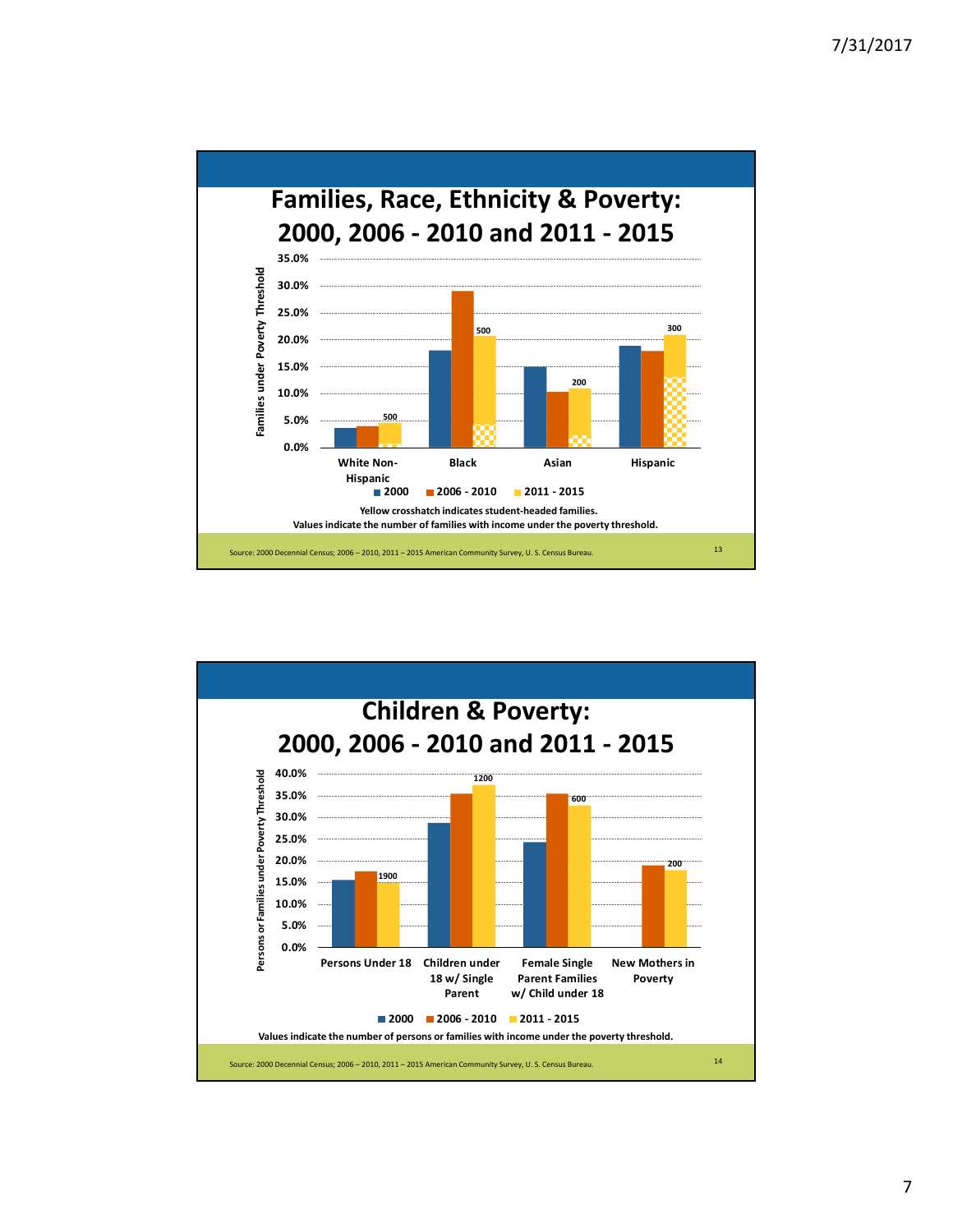| <b>Persons in Poverty</b>             | 2000      |   | 2006 - 2010 |           | 2011 - 2015 |            |  |
|---------------------------------------|-----------|---|-------------|-----------|-------------|------------|--|
| <b>All Persons</b>                    | 12.9%     | ↑ | 15.0%       | ↓         | 14.0%       | (12800)    |  |
| Under 18                              | 15.6%     | ↑ | 17.6%       | ↓         | 14.9%       | (1900)     |  |
| with Single Parent                    | 28.7%     | 个 | 35.5%       | ↑         | 37.5%       | (1200)     |  |
| 65 and Over                           | 12.9%     | ↓ | 10.9%       | ↑         | 12.5%       | (1400)     |  |
| Unrelated Persons 15+                 | 17.7%     | 个 | 20.3%       | <b>NC</b> | 20.0%       | $(8000)^1$ |  |
| <b>Non-Family Households</b>          | 15.4%     | 个 | 17.6%       | <b>NC</b> | 17.4%       | $(4400)^2$ |  |
| <b>Family Households</b>              | 8.7%      | 个 | 9.8%        | ↓         | 9.0%        | (1700)     |  |
| <b>With No Working Adults</b>         | 28.3%     | 个 | 31.1%       | ↑         | 45.4%       | (800)      |  |
| <b>Families with Related Children</b> | 12.6%     | 个 | 14.8%       | ↓         | 13.2%       | (1000)     |  |
| <b>Female Single Parent</b>           | 24.3%     | ↑ | 35.4%       | ↓         | 32.8%       | (600)      |  |
| w/Child Under 5                       | 31.7%     | 个 | 48.3%       | Jz        | 41.4%       | (300)      |  |
| <b>New Mothers</b>                    | <b>NA</b> |   | 18.9%       | J         | 17.9%       | (200)      |  |